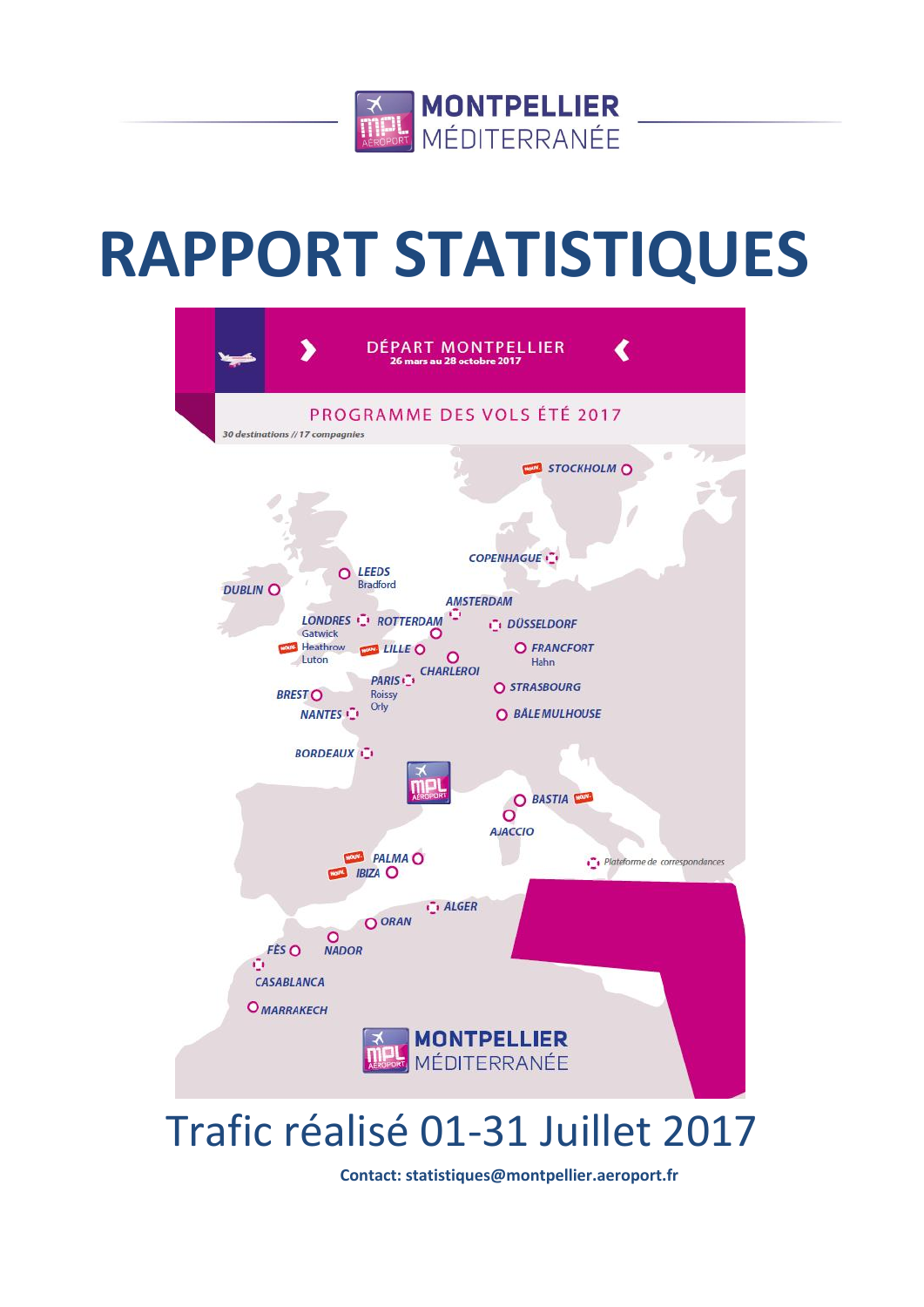### **TRAFIC COMMERCIAL**

|                             | Mois de : JUILLET |         |            | Cumul jusqu'au mois de : JUILLET |         |           |  |
|-----------------------------|-------------------|---------|------------|----------------------------------|---------|-----------|--|
|                             | 2017              | 2016    | Variation  | 2017                             | 2016    | Variation |  |
| <b>Passagers:</b>           | 206 465           | 176932  | 16,69%     | 1 044 816                        | 956 121 | 9,28%     |  |
| LOCAUX :                    | 206 108           | 176 834 | 16,55%     | 1 043 420                        | 955 019 | 9,26%     |  |
| <b>NATIONAUX</b>            | 113 421           | 93 943  | 20,73%     | 669 346                          | 604 974 | 10,64%    |  |
| <b>Réguliers</b>            | 113 132           | 93 508  | 20,99%     | 666 208                          | 600 253 | 10,99%    |  |
| Non Réguliers               | 289               | 435     | $-33,56%$  | 3 1 3 8                          | 4 7 2 1 | $-33,53%$ |  |
| <b>EUROPEENS</b>            | 73 264            | 67 177  | 9,06%      | 259 833                          | 255 198 | 1,82%     |  |
| <b>Réguliers</b>            | 73 035            | 66 719  | 9,47%      | 257 268                          | 251 371 | 2,35%     |  |
| Non Réguliers               | 229               | 458     | $-50,00%$  | 2 5 6 5                          | 3827    | $-32,98%$ |  |
| <b>INTERNATIONAUX</b>       | 19 423            | 15714   | 23,60%     | 114 241                          | 94 847  | 20,45%    |  |
| <b>Réguliers</b>            | 19 4 23           | 15 700  | 23,71%     | 113 938                          | 94 812  | 20,17%    |  |
| Non Réguliers               |                   | 14      | $-100,00%$ | 303                              | 35      | 765,71%   |  |
| <b>TRANSITS (ARRIVEES):</b> | 357               | 98      | 264,29%    | 1 396                            | 1 102   | 26,68%    |  |

 $\Box$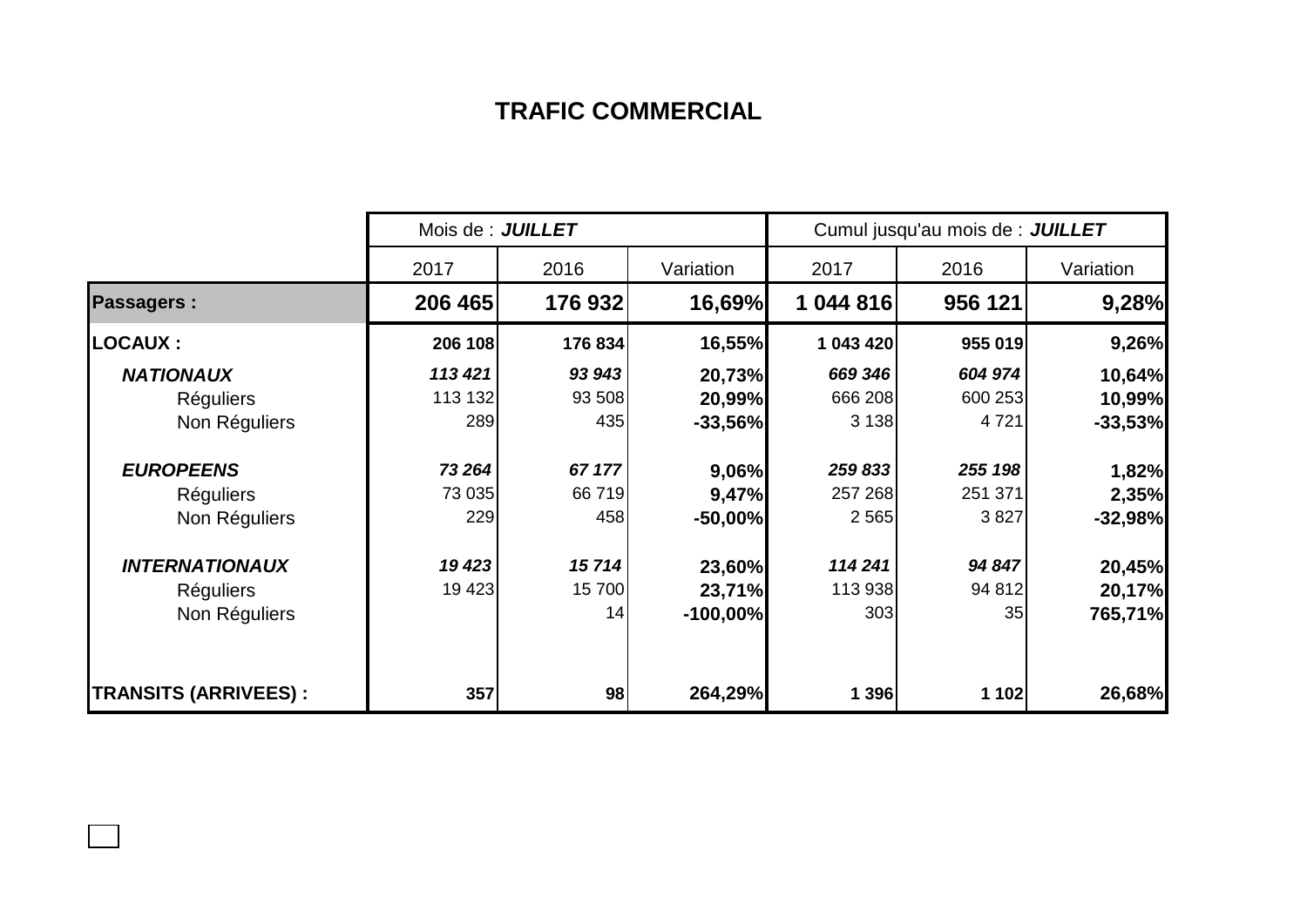#### **COMPARATIF TRAFIC PAR DESTINATIONS ET NATIONALITES - 2017/16 à fin JUILLET 2017**

|                                           | juillet      |                    | Variation                            | <b>TOTAL</b>    |                    | Variation               |
|-------------------------------------------|--------------|--------------------|--------------------------------------|-----------------|--------------------|-------------------------|
| <b>VILLES</b>                             | 2016         | 2017               | 2017/16                              | 2016            | 2017               | 2017/16                 |
| <b>PARIS</b><br><b>PARIS Ch Gaulle</b>    | 32 408       | 34 639             | 6,88%                                | 219 220         | 218 875            | $-0,16%$                |
| PARIS ORLY OUEST (Air France)             | 41 101       | 51 613             | 25,58%                               | 273 709         | 324 390            | 18,52%                  |
| <b>PARIS LE BOURGET</b>                   | 24           | 39                 | 62,50%                               | 175             | 130                | $-25,71%$<br>100.00%    |
| <b>PARIS ORLY (Autres)</b>                |              |                    | н.                                   |                 | 366                |                         |
| <b>TOTAL PARIS</b>                        | 73 533       | 86 291             | 17,35%                               | 493 104         | 543 761            | 10,27%                  |
| NATIONAUX HORS PARIS                      |              |                    |                                      |                 |                    |                         |
| <b>AJACCIO</b><br><b>BASTIA</b>           | 2 5 3 0      | 3 1 0 8<br>2 1 7 9 | 22,85%<br>100,00%                    | 5 2 7 1<br>78   | 5576<br>3467       | 5,79%<br>4344,87%       |
| <b>BIARRITZ</b>                           |              |                    | −−                                   |                 | 9                  | 350,00%                 |
| <b>BORDEAUX</b><br>BREST                  | 765<br>1480  | 596<br>2 3 3 0     | $-22.09%$<br>57,43%                  | 4 193<br>5404   | 4 2 3 9<br>7 473   | 1,10%<br>38,29%         |
| <b>CAEN</b>                               |              |                    |                                      | 64              | 35                 | $-45,31%$               |
| <b>CHALON VATRY</b><br>LILLE              |              | 64<br>1979         | 100,00%                              | 137             | 64                 | -53,28%                 |
| <b>LORIENT</b>                            |              |                    | 100,00%<br>$\overline{a}$            | 865<br>60       | 7 315<br>63        | 745,66%<br>5,00%        |
| <b>LYON</b>                               | 412          |                    | $-100,00%$                           | 5759            |                    | $-100,00%$              |
| <b>METZ NANCY</b><br><b>NANTES</b>        | 14 031       | 14 627             | $-100.00\%$<br>4,25%                 | 6<br>82740      | 91<br>89 377       | 1416,67%<br>8,02%       |
| <b>NICE</b>                               | 6            |                    | $-100,00%$                           | 68              | 96                 | 41,18%                  |
| PAU                                       |              |                    | <br>$\sim$                           |                 |                    | $\sim$                  |
| <b>RENNES</b><br><b>ST BRIEUC</b>         |              |                    | 100,00%                              | 144<br>60       | 80<br>74           | $-44,44%$<br>23,33%     |
| <b>STRASBOURG</b>                         | 1 1 4 9      | 2 0 6 5            | 79.72%                               | 6097            | 6732               | 10.41%                  |
|                                           |              |                    |                                      |                 |                    |                         |
| <b>Autres Charters Nat.</b>               | 36           | 178                | 394,44%                              | 922             | 894                | $-3,04%$                |
|                                           |              |                    |                                      |                 |                    |                         |
| <b>TOTAL NATIONAUX HORS PARIS</b>         | 20 410       | 27 130             | 32,93%                               | 111 870         | 125 585            | 12,26%                  |
| <b>TOTAL NATIONAUX</b>                    | 93 943       | 113 421            | 20,73%                               | 604 974         | 669 346            | 10,64%                  |
| EUROPEENS                                 |              |                    |                                      |                 |                    |                         |
| <b>AMSTERDAM</b>                          | 8507         | 10 107             | 18.81%                               | 36 480          | 37 472             | 2,72%                   |
| <b>BALE-MULHOUSE</b><br>BIRMINGHAM        | 4 2 4 6      | 4074               | $-4.05%$<br>$\overline{\phantom{a}}$ | 22 475          | 20746              | $-7,69%$                |
| <b>BRUXELLES</b>                          |              |                    | $-100,00%$                           | 11              | 7<br>8             | $-27,27%$               |
| <b>BUDAPEST</b>                           |              |                    | ۰.                                   |                 | 58                 | 100.00%                 |
| <b>CARDIFF</b><br><b>CHARLEROI</b>        | 7431         | 8 0 6 9            | $\overline{\phantom{a}}$<br>8,59%    | 38 457          | 38 3 24            | $-0,35%$                |
| <b>COLOGNE</b>                            |              |                    |                                      |                 |                    |                         |
| <b>COPENHAGUE</b>                         | 4917         | 5 3 0 4            | 7,87%                                | 10 686          | 11 236             | 5,15%                   |
| <b>CRACOVIE</b><br><b>DUBLIN</b>          | 2755         | 2890               | $\overline{\phantom{a}}$<br>4,90%    | 6 2 7 2         | 8617               | $\sim$<br>37,39%        |
| <b>DUBROVNIK</b>                          |              |                    | --                                   | 379             | 35                 | $-90,77%$               |
| <b>DUSSELDORF</b><br><b>EDIMBOURG</b>     | 752          | 1 2 4 2            | 65,16%                               | 1588            | 2 3 9 2            | 50,63%<br>۰.            |
| <b>FRANCFORT</b>                          |              |                    | ۰.<br>$\overline{\phantom{a}}$       |                 | 192                | 100,00%                 |
| <b>FRANCFORT HAHN</b>                     | 4 4 3 5      | 4 4 8 5            | 1,13%                                | 16 275          | 17 211             | 5,75%                   |
| <b>FUNCHAL</b><br><b>GENEVE</b>           |              |                    | $\overline{\phantom{a}}$<br>100.00%  | 596<br>79       | 59                 | $-100,00%$<br>$-25,32%$ |
| <b>IBIZA</b>                              | Δ            | 248                | 6100.00%                             |                 | 248                | 6100,00%                |
| LEEDS<br><b>LISBONNE</b>                  | 2644         | 2782               | 5,22%<br>$\sim$                      | 6 152<br>104    | 2782               | $-54,78%$<br>$-36.54%$  |
| <b>LONDRES GATWICK</b>                    | 18 505       | 17939              | $-3,06%$                             | 79 463          | 66<br>86 529       | 8,89%                   |
| <b>LONDRES HEATHROW</b>                   |              | 2 359              | 100,00%                              |                 | 4 288              | 100,00%                 |
| <b>LONDRES LUTON</b><br>MADRID            | 4 9 8 8      | 4859               | $-2,59%$                             | 8931            | 8620<br>3          | $-3,48%$<br>100,00%     |
| MALAGA                                    | 8            |                    | $-100.00\%$                          | 8               | 3                  | $-62,50%$               |
| <b>MALTE</b><br><b>MANCHESTER</b>         |              |                    | $\overline{\phantom{a}}$             | 214             | $\mathbf{2}$<br>40 | 100,00%<br>$-81,31%$    |
| <b>MUNICH</b>                             |              |                    | $\sim$                               |                 | 70                 | 100.00%                 |
| OSLO                                      |              |                    |                                      |                 |                    | $\sim$                  |
| <b>PALMA</b><br>PORTO                     |              | 1 0 4 0            | 100,00%                              | 252             | 2780<br>65         | 100,00%<br>$-74,21%$    |
| <b>PULA</b>                               |              |                    | u.                                   | 171             |                    | $-100,00\%$             |
| <b>ROME FIUMICINO</b><br><b>ROTTERDAM</b> | 2649<br>4893 | 4 7 3 7            | $-100,00\%$<br>$-3,19%$              | 12707<br>12 214 | 178<br>13 149      | $-98,60%$               |
| <b>STOCKHOLM ARL</b>                      |              | 3084               | 100,00%                              |                 | 4 2 6 2            | 7,66%<br>100,00%        |
| <b>VENISE</b>                             |              |                    | 100,00%                              | 160             | 9                  | $-94.38%$               |
| <b>ZURICH</b>                             |              |                    | $\overline{\phantom{a}}$             | 204             | 21                 | -89,71%                 |
|                                           |              |                    |                                      |                 |                    |                         |
| <b>Autres Charters Euro.</b>              | 436          | 38                 | $-91,28%$                            | 1 309           | 361                | $-72.42%$               |
| <b>TOTAL EUROPEENS</b>                    | 67 177       | 73 264             | 9,06%                                | 255 198         | 259 833            | 1,82%                   |
| <i><b>INTERNATIONAUX</b></i>              |              |                    |                                      |                 |                    |                         |
| <b>AGADIR</b>                             |              |                    |                                      |                 |                    | $-100,00%$              |
| <b>ALGER</b>                              | 1 3 6 5      | 2315               | 69,60%                               | 4 235           | 8843               | 108,81%                 |
| <b>CASABLANCA</b><br>DAKAR                | 5 0 8 9      | 5 3 3 0            | 4.74%<br>−−                          | 34 989          | 36 066             | 3.08%<br>н.             |
| <b>DJERBA</b>                             |              |                    | $\ddotsc$                            |                 |                    | $\sim$                  |
| FES                                       | 3 3 7 7      | 4 300              | 27,33%                               | 23 301          | 29 25 6            | 25,56%                  |
| <b>ISTANBUL</b><br><b>JEDDAH</b>          |              |                    | −−                                   |                 |                    | $\sim$                  |
| <b>MARRAKECH</b>                          | 1797         | 3703               | 106,07%                              | 13 052          | 18 571             | 42,28%                  |
| <b>MONASTIR</b><br><b>NADOR</b>           | 2 0 9 2      | 2739               | 30,93%                               | 13 4 39         | 17 005             | $\sim$<br>26,53%        |
| ORAN                                      | 1 179        | 1 0 3 6            | $-12,13%$                            | 1 331           | 1 3 9 6            | 4,88%                   |
| <b>OUJDA</b>                              |              |                    | $\overline{a}$                       |                 |                    |                         |
| <b>TANGER</b><br><b>TUNIS</b>             | 801          |                    | $-100,00%$                           | 4474            | 2997               | $-33,01%$               |
|                                           |              |                    |                                      |                 |                    |                         |
|                                           |              |                    |                                      |                 |                    |                         |
| <b>Autres Charters Inter.</b>             | 14           |                    | $-100,00%$                           | 22              | 107                | 386,36%                 |
| <b>TOTAL INTERNATIONAUX</b>               | 15714        | 19 423             | 23,60%                               | 94 847          | 114 241            | 20,45%                  |
| <b>TOTAL</b>                              | 176 834      | 206 108            | 16,55%                               | 955 019         | 1 043 420          | 9,26%                   |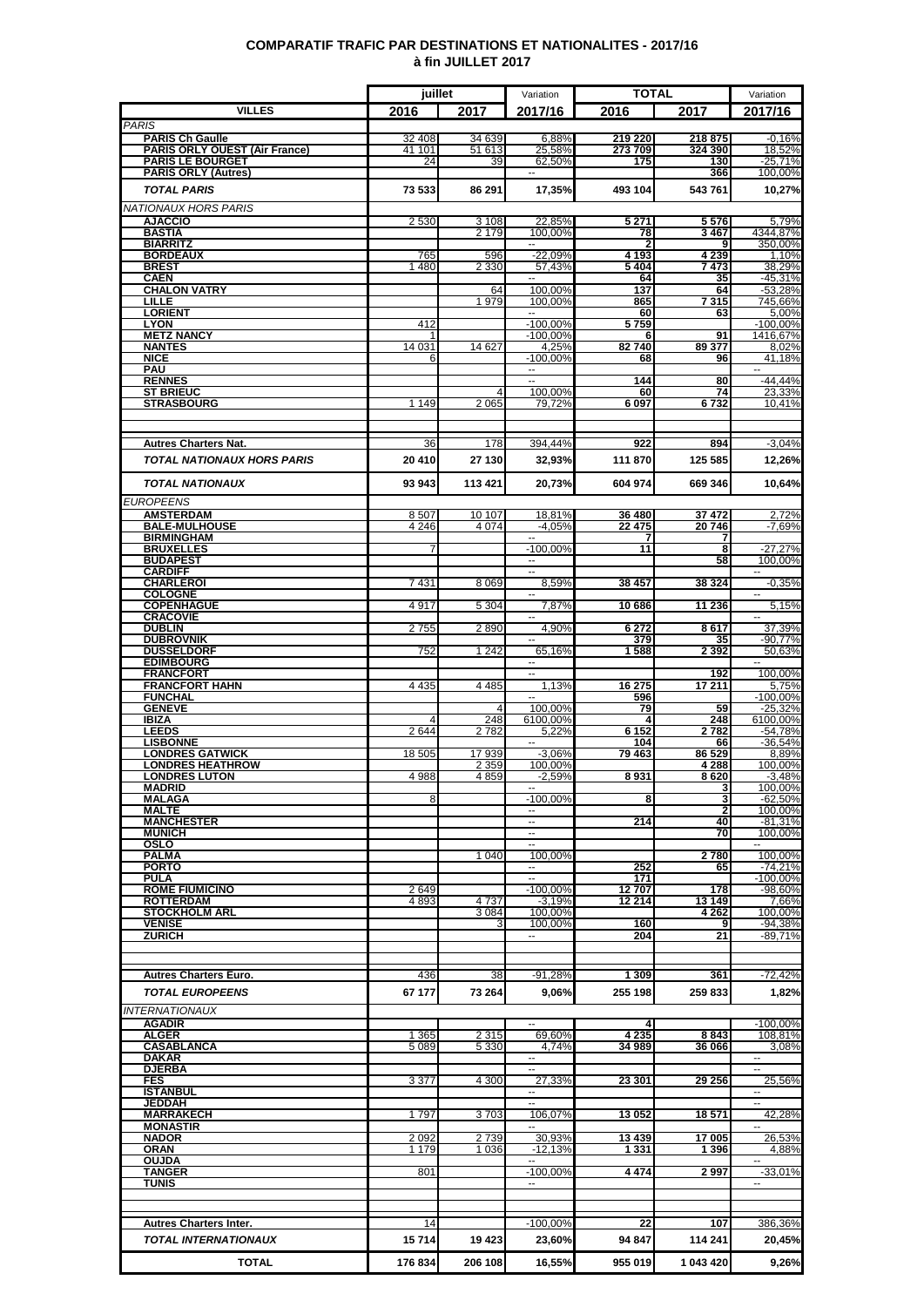#### **à fin JUILLET 2017 Comparatif Trafic Par Compagnies - 2017/16 Vols Réguliers et Non Réguliers**

|                                                                  | juillet        |                 | Variation                      |                   | <b>TOTAL</b>      | Variation                |
|------------------------------------------------------------------|----------------|-----------------|--------------------------------|-------------------|-------------------|--------------------------|
|                                                                  | 2016           | 2017            | 2017/16                        | 2016              | 2017              | 2017/16                  |
|                                                                  |                |                 |                                |                   |                   |                          |
| <i>REGULIERS</i>                                                 |                |                 |                                |                   |                   |                          |
| <b>AER LINGUS</b>                                                | 2755           | 2890            | 4,90%                          | 6 216             | 8 1 7 2           | 31,47%                   |
| <b>AIR ALGERIE</b>                                               | 2 5 4 4        | 3 3 5 1         | 31,72%                         | 5 5 6 6           | 10 239            | 83,96%                   |
| AIR ARABIA MAROC                                                 | 11 295         | 13 947          | 23,48%                         | 74 772            | 89 606            | 19,84%                   |
| <b>AIR FRANCE</b>                                                | 73 507         | 86 25 2         | 17,34%<br>$-100,00%$           | 491 774<br>12 691 | 542733            | 10,36%                   |
| <b>ALITALIA</b><br><b>ATLANTIC AIRLINES</b><br>(PAX EQUIPAGE)    | 2649           |                 |                                |                   | 1                 | -100,00%<br>100,00%      |
| <b>BRITISH AIRWAYS</b>                                           |                | 2 3 5 9         | 100,00%                        |                   | 4 2 8 8           | 100,00%                  |
| <b>CHALAIR</b>                                                   | 398            | 592             | 48,74%                         | 3573              | 4 1 4 9           | 16,12%                   |
| <b>EASYJET</b>                                                   | 23 493         | 22798           | $-2,96%$                       | 88 154            | 95 146            | 7,93%                    |
| <b>EASYJET SWITZERLAND</b>                                       | 4 2 4 4        | 4 0 7 2         | $-4,05%$                       | 22 473            | 20 613            | $-8,28%$                 |
| <b>EUROWINGS</b>                                                 | 752            | 1 2 4 2         | 65,16%                         | 1574              | 2 3 9 0           | 51,84%                   |
| <b>GERMANIA FLUGGESELLCHAFT</b>                                  |                | 1 0 4 0         | 100,00%                        |                   | 2 3 0 5           | 100,00%                  |
| HOP!                                                             | 8 0 1 4        | 6685            | $-16,58%$                      | 52 312            | 40 845            | $-21,92%$                |
| <b>KLM ROYAL DUTCH AIRLINES</b>                                  | 8507           | 10 107          | 18,81%                         | 36 480            | 37 468            | 2,71%                    |
| LUFTHANSA                                                        |                |                 |                                |                   |                   |                          |
| NORWEGIAN AIR INTERNATIONAL LTD                                  |                | 3 2 3 1         | 100,00%                        |                   | 8889              | 100,00%                  |
| <b>NORWEGIAN AIR SHUTTLE</b>                                     | 3 1 9 0        | 3084            | $-3,32%$                       | 8959              | 4 2 6 2           | $-52,43%$                |
| <b>ROYAL AIR MAROC</b>                                           | 1861<br>14 509 | 2 1 2 5         | 14,19%                         | 14 474<br>60 883  | 14 093            | $-2,63%$<br>$-4,45%$     |
| <b>RYANAIR</b><br><b>SCANDINAVIAN AIRLINES SYSTEM</b>            | 1727           | 15 3 36<br>1893 | 5,70%<br>9,61%                 | 1727              | 58 173<br>2 1 6 7 | 25,48%                   |
| TRANSAVIA                                                        | 4893           | 4737            | $-3,19%$                       | 12 214            | 13 149            | 7,66%                    |
| <b>VOLOTEA</b>                                                   | 11 588         | 19849           | 71,29%                         | 52 592            | 78 726            | 49,69%                   |
| <b>WEST AIR SWEDEN</b><br>(PAX EQUIPAGE)                         | 1              |                 | -100,00%                       | 2                 |                   | $-100,00%$               |
|                                                                  |                |                 |                                |                   |                   |                          |
|                                                                  |                |                 |                                |                   |                   |                          |
| NON REGULIERS                                                    |                |                 |                                |                   |                   |                          |
| <b>AER LINGUS</b><br><b>AIGLE AZUR</b>                           |                |                 |                                |                   |                   |                          |
| <b>AIR ALGERIE</b>                                               |                |                 |                                |                   |                   |                          |
| AIR ARABIA MAROC                                                 |                |                 | $\cdots$                       |                   |                   | $\overline{\phantom{a}}$ |
| <b>AIR CORSICA</b><br><b>AIR EUROPA</b>                          |                |                 | $\cdots$                       | 542               | 314<br>475        | 100,00%<br>$-12,36%$     |
| <b>AIR FRANCE</b>                                                | 1              |                 | $-100,00%$                     | 926               | 478               | $-48,38%$                |
| AIR MEDITERRANEE                                                 |                |                 |                                |                   |                   | ۰.                       |
| <b>AIR NOSTRUM</b><br><b>AIR VALLEE</b>                          |                |                 |                                |                   |                   |                          |
| <b>AIRLINAIR</b>                                                 |                |                 |                                |                   |                   |                          |
| <b>ALITALIA</b>                                                  | 287            |                 | $-100,00%$                     | 1 0 9 8           |                   | $-100,00%$               |
| <b>ATLANTIQUE AIR ASSISTANCE</b>                                 |                |                 |                                |                   | 24                | 100,00%                  |
| <b>ATLANTIC AIRLINES</b><br><b>AVIATION DEFENSE SERVICE</b>      |                |                 |                                |                   |                   |                          |
| <b>BRIT AIR</b>                                                  |                |                 |                                |                   |                   |                          |
| <b>BRITISH AIRWAYS</b>                                           |                |                 |                                |                   |                   |                          |
| <b>CHALAIR</b><br><b>DENIM AIR</b>                               |                |                 |                                | 80                | 1                 | $-98,75%$                |
| <b>EASTERN AIRWAYS</b>                                           |                |                 |                                |                   | 58                | 100,00%                  |
| <b>EASYJET</b>                                                   | 135            |                 | -100,00%                       | 375               | 369               | $-1,60%$                 |
| <b>EASYJET SWITZERLAND</b>                                       |                |                 |                                |                   | 131               | 100,00%                  |
| <b>EUROPE AIRPOST</b><br><b>EUROWINGS</b>                        |                |                 |                                |                   |                   |                          |
| <b>GERMANIA FLUGGESELLCHAFT</b>                                  |                |                 | $\overline{\phantom{a}}$       |                   |                   |                          |
| HOP!                                                             |                |                 |                                | 435               | 387               | $-11,03%$                |
| <b>KLM ROYAL DUTCH AIRLINES</b><br><b>LUFTHANSA</b>              |                |                 |                                |                   | 70                | 100,00%                  |
| NETJETS TRANSPORTES AEREOS                                       | 11             | 11              |                                | 86                | 107               | 24,42%                   |
| NORWEGIAN AIR INTERNATIONAL LTD                                  |                | 180             | 100,00%                        |                   | 180               | 100,00%                  |
| <b>NORWEGIAN AIR SHUTTLE</b>                                     |                |                 |                                |                   | 14                |                          |
| PAN EUROPEAN AIR SERVICE<br>REGIONAL Cie Européenne              |                |                 | $\overline{\phantom{m}}$<br>-- | 13                |                   | 7,69%<br>۰.              |
| <b>ROYAL AIR MAROC</b>                                           |                |                 |                                |                   |                   |                          |
| <b>RYANAIR</b>                                                   |                |                 |                                | 210               | 882               | 320,00%                  |
| <b>SATA INTERNACIONAL</b><br><b>SCANDINAVIAN AIRLINES SYSTEM</b> |                |                 |                                |                   |                   |                          |
| <b>SKY BRIDGE AIR</b>                                            |                |                 |                                |                   |                   |                          |
| <b>SUN AIR OF SCANDINAVIA</b>                                    |                | 64              | 100,00%                        | 431               | 253               | $-41,30%$                |
| TRANSAVIA<br>TRAVEL SERVICE AIRLINES                             |                |                 |                                | 965               |                   | -100,00%                 |
| TUNISAIR                                                         |                |                 |                                |                   |                   |                          |
| TWIN JET                                                         | 30             |                 | -100,00%                       | 52                |                   | -100,00%                 |
| VIP WINGS<br><b>VLM AIRLINES</b>                                 |                |                 |                                |                   |                   |                          |
| <b>VOLOTEA</b>                                                   |                |                 |                                | 268               | 139               | $-48,13%$                |
| <b>WEST AIR SWEDEN</b>                                           |                |                 |                                |                   |                   |                          |
| <b>XL AIRWAYS</b>                                                |                |                 |                                |                   |                   |                          |
|                                                                  |                |                 |                                |                   |                   |                          |
|                                                                  |                |                 |                                |                   |                   |                          |
|                                                                  |                |                 |                                |                   |                   |                          |
| <b>Autres Compagnies</b>                                         | 443            | 263             | $-40,63%$                      | 3 1 0 2           | 2 1 2 4           | $-31,53%$                |
|                                                                  |                |                 |                                |                   |                   |                          |
| <b>TOTAL REGULIERS</b>                                           | 175 927        | 205 590         | 16,86%                         | 946 436           | 1 037 414         | 9,61%                    |
| <b>TOTAL NON REGULIERS</b>                                       |                |                 |                                |                   |                   |                          |
|                                                                  | 907            | 518             | $-42,89%$                      | 8583              | 6 0 0 6           | $-30,02%$                |
| <b>TOTAL GENERAL</b>                                             | 176 834        | 206 108         | 16,55%                         | 955 019           | 1 043 420         | 9,26%                    |
|                                                                  |                |                 |                                |                   |                   |                          |

*COMPAGNIES AYANT DES VOLS REGULIERS ET NON REGULIERS*

| <b>TOTAL AER LINGUS</b>               | 2755    | 2890    | 4,90%       | 6 2 1 6 | 8 1 7 2 | 31,47%     |
|---------------------------------------|---------|---------|-------------|---------|---------|------------|
| <b>TOTAL AIR ALGERIE</b>              | 2544    | 3 3 5 1 | 31,72%      | 5 5 6 6 | 10 239  | 83,96%     |
| TOTAL AIR ARABIA MAROC                | 11 295  | 13947   | 23,48%      | 74 772  | 89 606  | 19,84%     |
| <b>TOTAL AIR FRANCE</b>               | 73 508  | 86 25 2 | 17,34%      | 492 700 | 543 211 | 10,25%     |
| <b>TOTAL ALITALIA</b>                 | 2936    |         | $-100.00\%$ | 13789   |         | $-100,00%$ |
| <b>TOTAL BRITISH AIRWAYS</b>          |         | 2 3 5 9 | 100,00%     |         | 4 2 8 8 | 100,00%    |
| <b>TOTAL CHALAIR</b>                  | 398     | 592     | 48,74%      | 3 6 5 3 | 4 1 5 0 | 13,61%     |
| <b>TOTAL EASYJET</b>                  | 23 628  | 22798   | $-3,51%$    | 88 529  | 95 515  | 7,89%      |
| TOTAL EASYJET SWITZERLAND             | 4 2 4 4 | 4072    | $-4,05%$    | 22 473  | 20744   | $-7,69%$   |
| <b>TOTAL EUROWINGS</b>                | 752     | 1 2 4 2 | 65,16%      | 1574    | 2 3 9 0 | 51,84%     |
| TOTAL GERMANIA FLUGGESELLCHAFT        |         | 1 0 4 0 | 100.00%     |         | 2 3 0 5 | 100,00%    |
| TOTAL HOP!                            | 8014    | 6685    | $-16,58%$   | 52 747  | 41 232  | $-21,83%$  |
| TOTAL KLM ROYAL DUTCH AIRLINES        | 8507    | 10 107  | 18.81%      | 36 480  | 37 468  | 2,71%      |
| <b>TOTAL LUFTHANSA</b>                |         |         | --          |         | 70      | 100,00%    |
| TOTAL NORWEGIAN AIR INTERNATIONAL LTI |         | 3411    | 100,00%     |         | 9 0 6 9 | 100,00%    |
| TOTAL NORWEGIAN AIR SHUTTLE           | 3 1 9 0 | 3084    | $-3,32%$    | 8959    | 4 2 6 2 | $-52,43%$  |
| TOTAL ROYAL AIR MAROC                 | 1861    | 2 1 2 5 | 14,19%      | 14 474  | 14 093  | $-2,63%$   |
| <b>TOTAL RYANAIR</b>                  | 14 509  | 15 3 36 | 5,70%       | 61 093  | 59 055  | $-3,34%$   |
| TOTAL SCANDINAVIAN AIRLINES SYSTEM    | 1727    | 1893    | 9,61%       | 1727    | 2 1 6 7 | 25,48%     |
| <b>TOTAL TRANSAVIA</b>                | 4893    | 4737    | $-3,19%$    | 12 214  | 13 149  | 7,66%      |
| <b>TOTAL VOLOTEA</b>                  | 11 588  | 19849   | 71,29%      | 52 860  | 78 865  | 49,20%     |
|                                       |         |         |             |         |         |            |